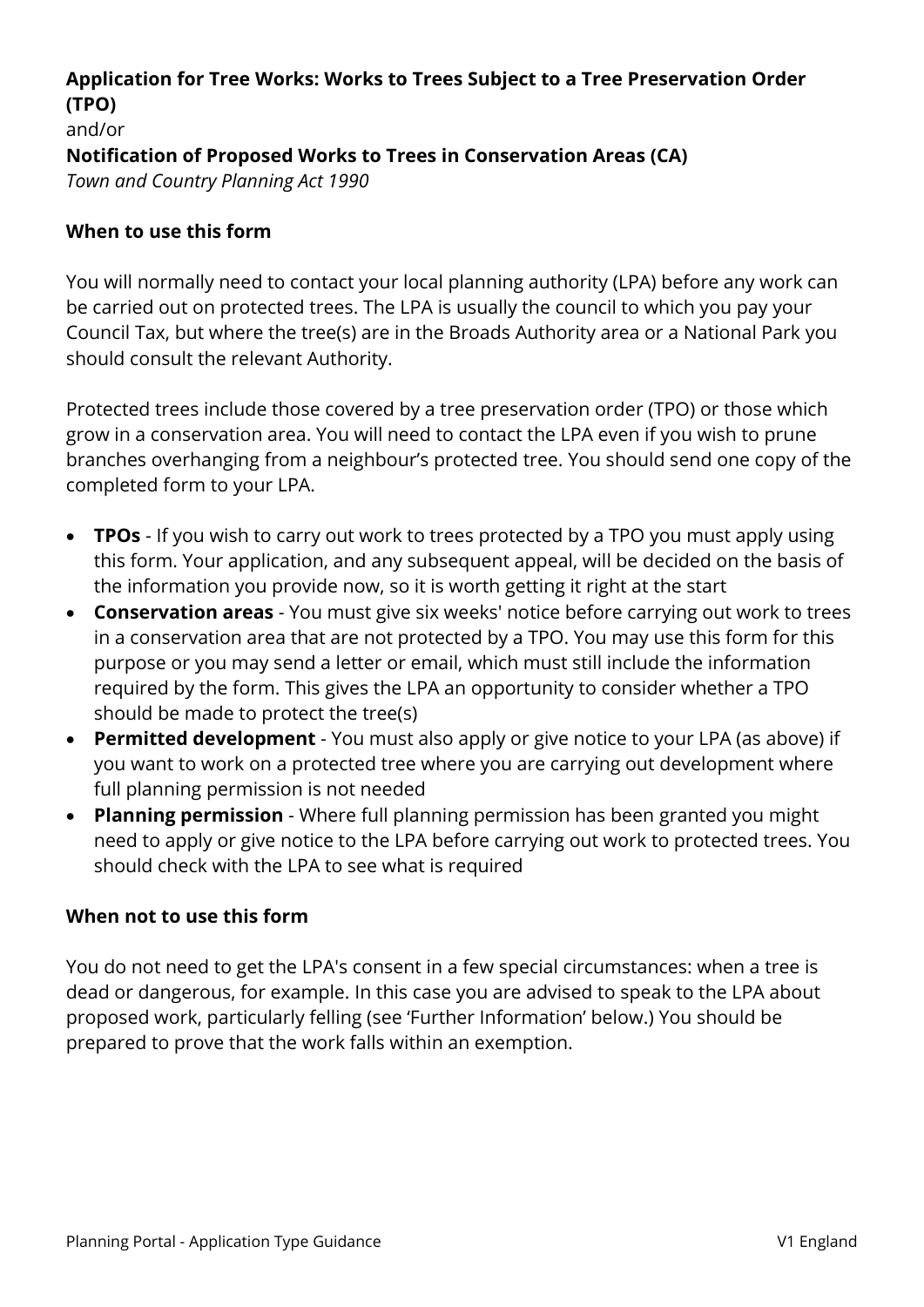### **Before you apply**

You may wish to discuss your needs with a competent arborist (tree surgeon) before contacting the LPA. If the LPA are able to, it may be worthwhile discussing your proposals with them informally before you complete the form. Early discussion gives the LPA the chance to:

- Explore whether the work is exempt from the need to apply/notify
- Advise on how best to present your proposals
- Guide you through the process and the LPA's tree protection policies

The advice and guidance given to you during these discussions is given in good faith, but no LPA officer can give you a definite answer as to whether your proposed works will be allowed. You may want to contact the LPA to see if they charge for giving this advice.

#### **Who can carry out the tree work?**

When deciding who should prune or fell your tree you should bear in mind that:

- Tree work is a dangerous activity and should be carried out by trained, competent and appropriately insured arborists
- Tree work should be carried out to a good standard. LPAs will usually require the work to comply with BS 3998 *Recommendations for Tree Work*
- You may wish to contact your LPA for guidance on selecting a contractor in your area.

### **Enforcement**

The LPA can prosecute when work is carried out without their consent on a preserved tree, without the required notice on a tree in a conservation area or when exemptions are misused.

#### **Further information**

More information about TPO procedures, including exemptions, felling licences and detailed guidance intended primarily for LPAs, can be found in the ['Tree Preservation](http://planningguidance.communities.gov.uk/blog/guidance/tree-preservation-orders/)  [Orders and trees in conservation areas' section of the Planning Practice Guidance website.](http://planningguidance.communities.gov.uk/blog/guidance/tree-preservation-orders/)

### **Completing the application form**

#### **Electronic Communication**

If you submit this form electronically (from the Planning Portal, or by email or fax) the LPA will take it that you have agreed that they may communicate with you in the same manner. This may include the issuing of their decision. You may cancel this agreement by writing to the LPA and asking them to stop communicating with you electronically.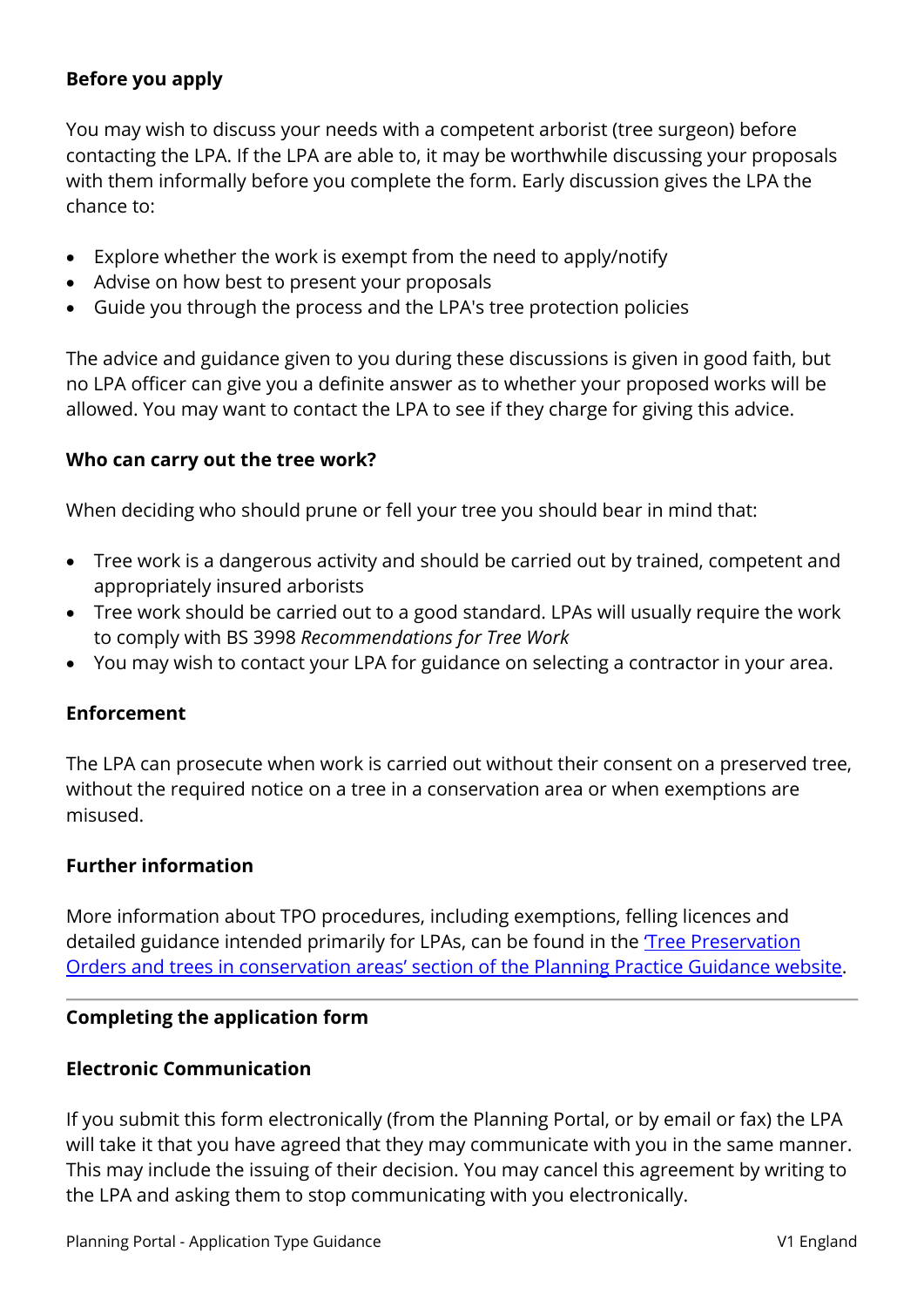# **1/2. Applicant's And Agent's Names And Addresses**

You may submit the application yourself; you do not have to use an agent, nor do you have to be the owner of the tree(s). Complete both boxes if the application is being submitted by an agent (*e.g.* a friend, relative or technical adviser who is acting on the applicant's behalf).

Your tree work contractor's name should not be entered here unless they are handling the application on your behalf. All correspondence, including the decision letter, will be sent to the agent. Arrangements for a site visit will also be made through the agent.

## **3. Tree Location**

If the trees grow in more than one property, or if a tree trunk straddles the boundary between two properties, you should enter the details of the second address here. If trees grow on any other properties, enter those addresses in the space at the bottom of this question.

## **4. Tree Ownership**

You don't have to own the tree(s) to apply for consent but it is good practice to let the owner know what you are proposing. You will still need to get any necessary agreements or permissions from the owner before carrying out any work permitted by the LPA.

The owner of the tree is usually the owner of the land on which it grows. Please provide their address if it is different from the address of the site where the tree(s) stands that you have already entered in question 3.

Please provide an explanation separately of tree ownership where a tree is on the boundary and is the joint responsibility of the applicant and the neighbour, or where consent is sought for trees on both properties.

## **5. What Are You Applying For?**

Refer to the ['Tree Preservation Orders and trees in conservation areas' section of the](http://planningguidance.communities.gov.uk/blog/guidance/tree-preservation-orders/)  [Planning Practice Guidance website.](http://planningguidance.communities.gov.uk/blog/guidance/tree-preservation-orders/)

In conservation areas, notice is required for works to trees that have a trunk diameter of more than 75mm when measured at 1.5m from ground level (or more than 100mm if reducing the number of trees to benefit the growth of other trees).

## **6. Tree Preservation Order Details**

Planning Portal - Application Type Guidance V1 England The LPA may be able to help you answer this question. You should find the title at the top of the Order. For example: City of Woodville (No. 4) Tree Preservation Order 1992 or City of Woodville (1 Garden Court) Tree Preservation Order 1992.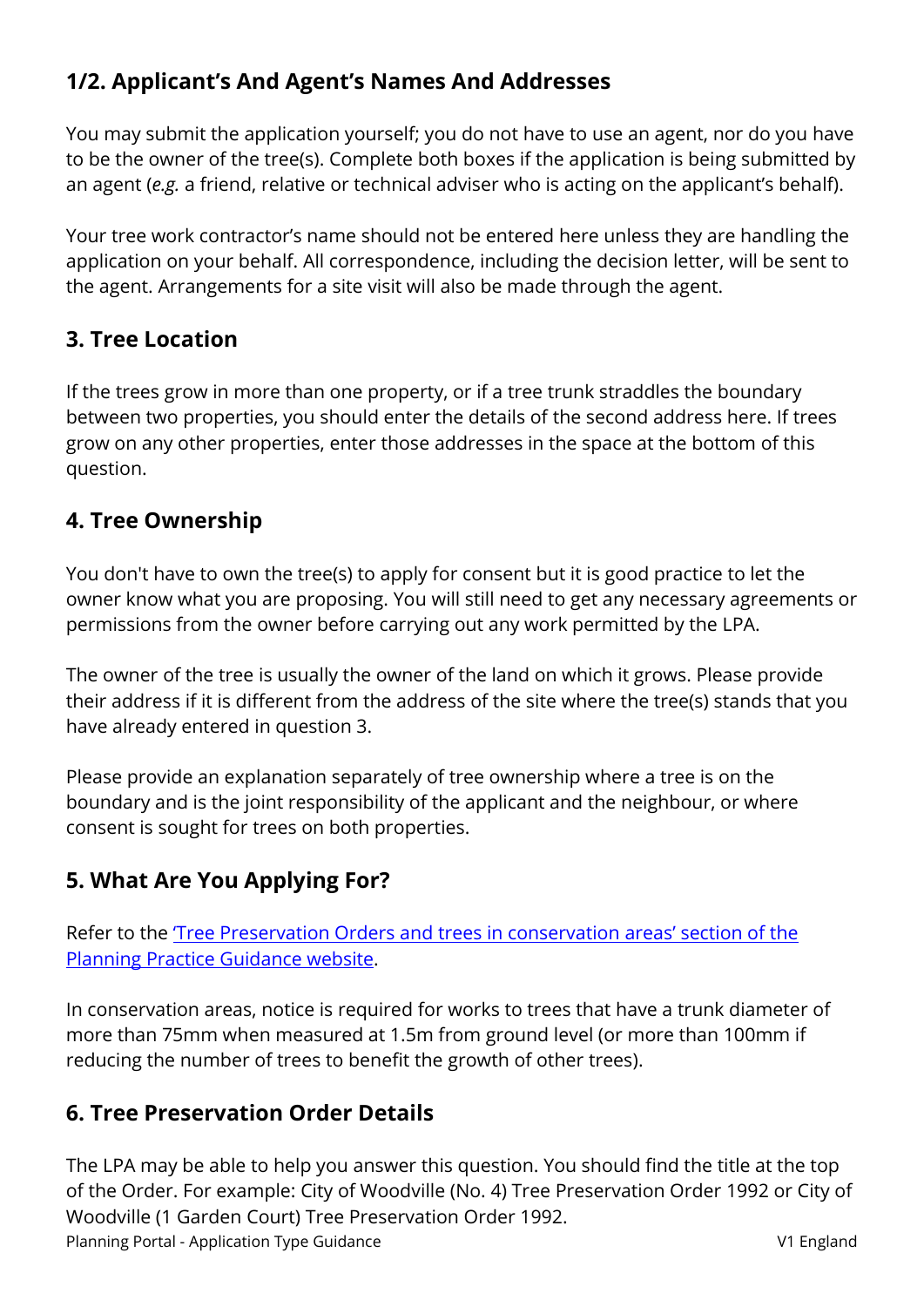# **7. Identification Of Tree(s) And Description Of Work**

## **Identifying the tree(s)**

Please give the species of tree if known (e.g. oak, Scots pine); Latin names are not required. Where known, use the numbering of trees from the First Schedule of the TPO (e.g. T1 ash, or two cherry and one birch in G2). Make sure other trees are identified by using a different sequence e.g. A, B, C etc. Make sure the numbering matches that used on the sketch plan (see notes for question 8).

#### **Poor tree surgery**

Proposals that would endanger the health or condition of a tree or greatly reduce its amenity value to the local environment are unlikely to be allowed unless there are strong reasons to do so.

#### **Describing the works and reasons**

Please make clear to which trees the descriptions of works and reasons apply. Reasons must be given for work to trees protected by a TPO. For trees in conservation areas, giving reasons for work would be helpful, but is not mandatory.

It is vital that you clearly specify the works you want to carry out for each tree included in your application. A proposal simply to "cut back", "lop" or "trim" some branches is too vague because it fails to indicate the extent of the works.

Examples of common tree work operations are shown on the following page.

*…continued on next page…*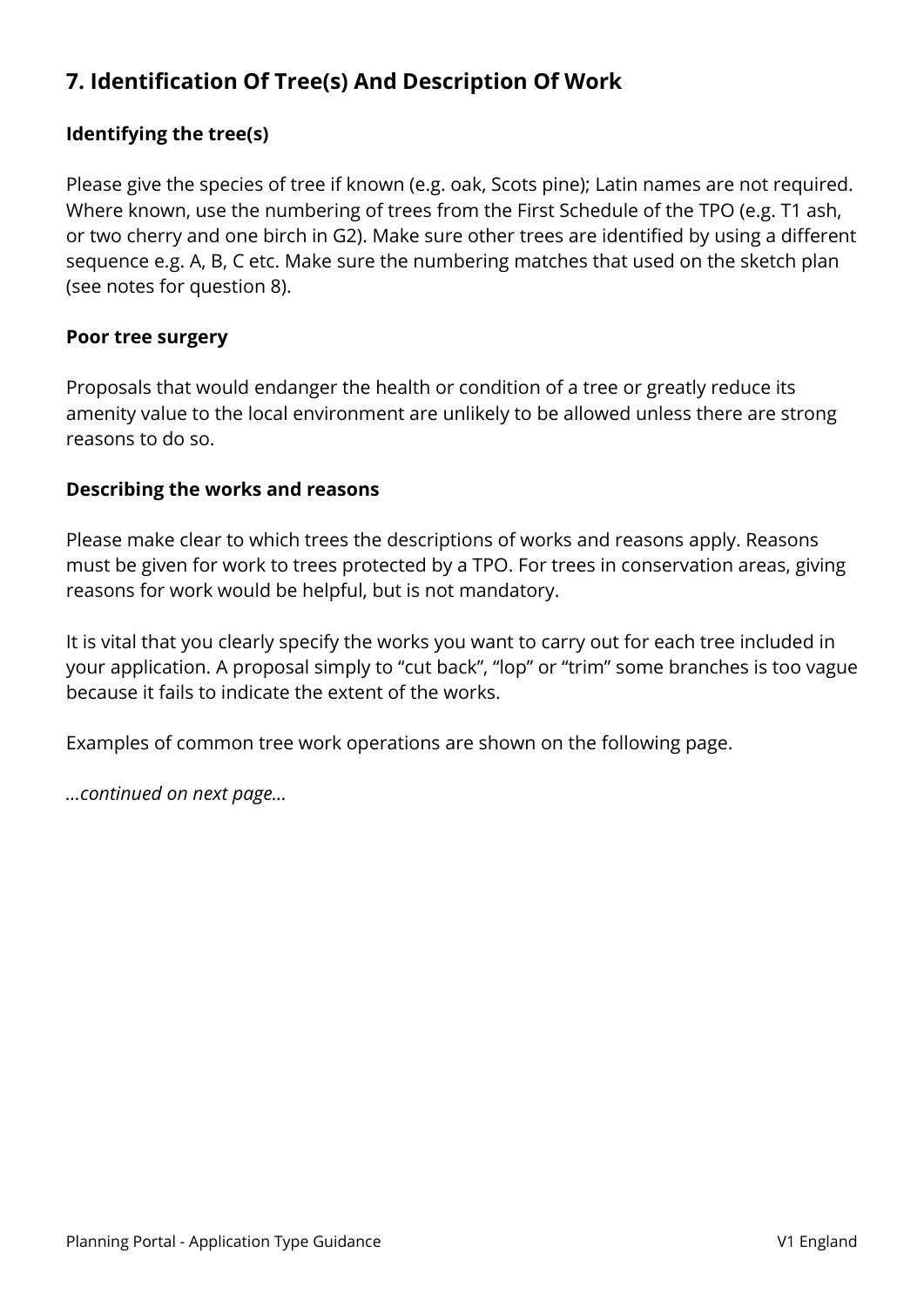

**General information -** The common operations described and simply illustrated here show some of your options.

An arborist should be able to help in defining the work that will be appropriate for the tree(s) and in line with British Standard 3998 – *Recommendations for Tree Work*.

- Please note that the entire branch system is known as the 'crown'.
- LPA approval is not required to remove **dead branches.**



**Crown Thinning -** This reduces the density of the tree's crown without changing the overall shape and size of the tree. Thinning reduces the amount of foliage and allows more light through the canopy or crown.

The amount of thinning proposed should be specified as a percentage (%) of the leaf area (usually no more than 30%).

• Useful for letting more light into gardens and windows

**Crown Lifting -** This means removing lower branches to increase the clearance between the ground and the crown.

Identify the branches you wish to remove, or specify a height above ground level to which you wish to "lift" the crown.

- Useful for allowing more light into gardens
- Prevents low branches obstructing paths, drives etc.

**Crown Reduction -** The tree crown is reduced by shortening branches, and so changes the overall size and shape of the tree. Reductions are usually carried out all round the outer parts of the crown to maintain a balanced shape, but seldom should it include cutting through the main stem.



The amount of reduction proposed should be stated in terms of the intended height and spread of the tree after pruning (rather than what percentage (%) of the overall crown is to be removed).

• Partial reduction may be useful for preventing branches contacting buildings, roofs and guttering

*…continued on next page…*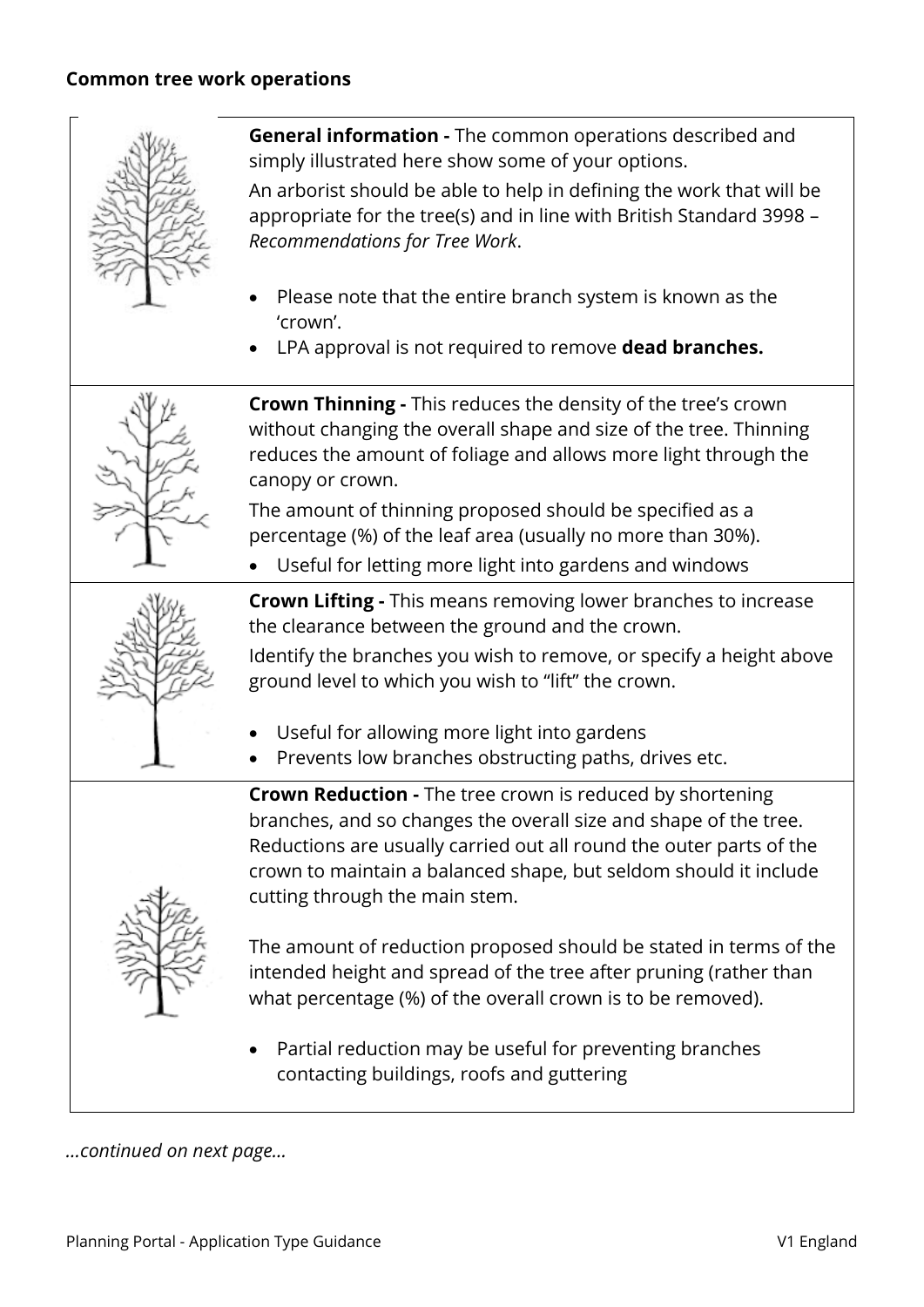### **Planting replacement trees**

Unless there are good reasons, a condition is usually made for a replacement tree to be planted when granting consent to remove a tree protected by a TPO. Please use this opportunity to show your preference of tree should the LPA approve your application and make such a condition.

## **8. Additional Information**

When setting out the reasons for proposed works to trees protected by a TPO, please provide sufficient evidence to support your case. Note that failure to supply precise and detailed information may result in your application being rejected or delay in dealing with it. Additional information should be posted or hand-delivered at the same time as the form or supplied electronically in support of your application. Applications cannot be processed until all mandatory information is received by the LPA.

References to an arboriculturist refer to a person who has recognised qualifications, experience and expertise in the field of tree management.

## **Sketch plan identifying the trees**

The sketch plan should show boundaries and adjoining properties (including house numbers or names) and names of roads. It is not necessary to draw a scaled plan, but it may be useful to show approximate distances between the tree(s) in question and other relevant features. If possible, include an arrow showing north. Show the position of the tree(s) in relation to buildings and add the numbering used in question 7.



*Reduced example of a sketch plan*

It may be helpful to show other trees in the garden to help the LPA identify the trees on the form. If there are many trees, it is important to make it clear which tree(s) you want to work on.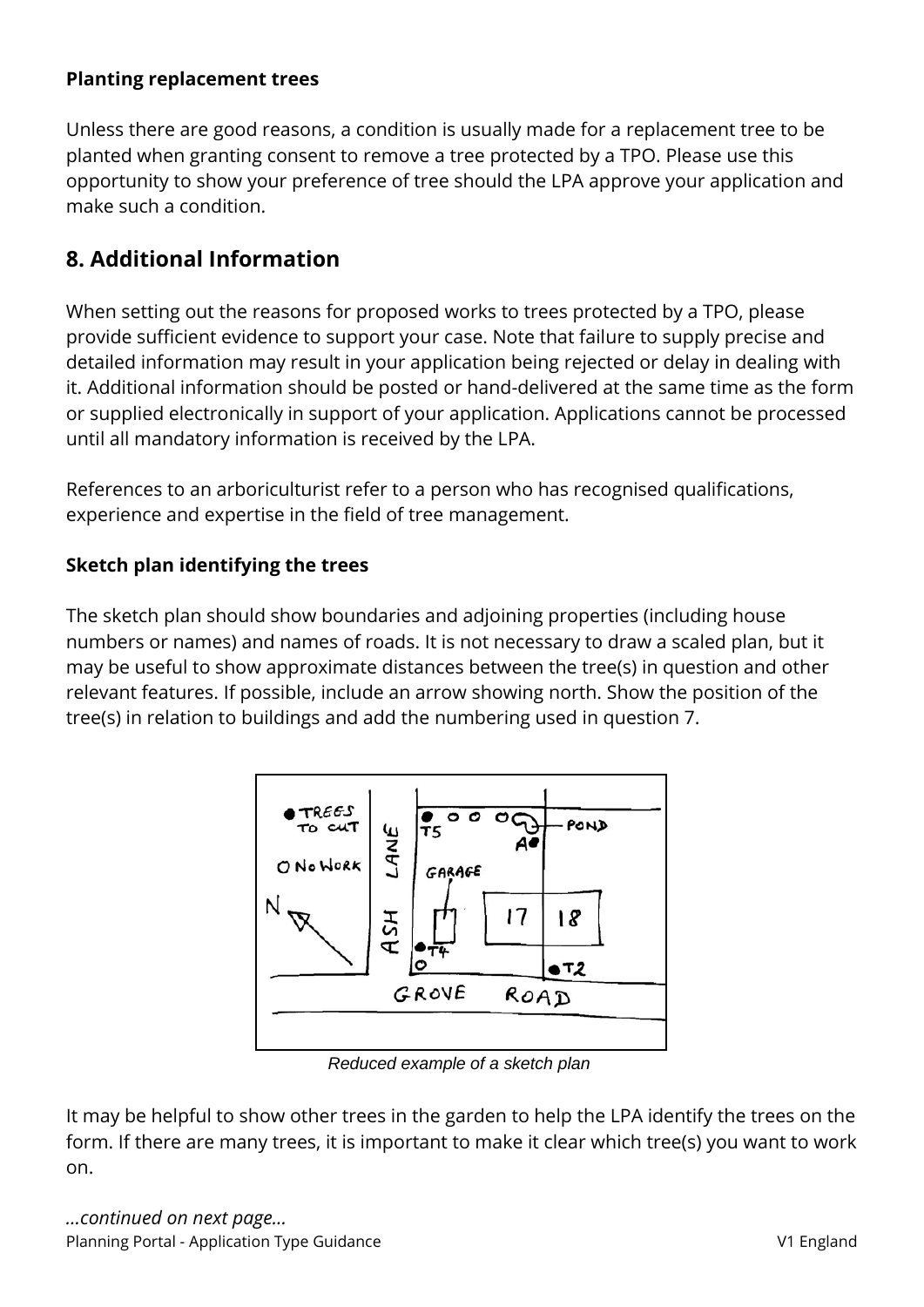If it is impossible to identify the tree(s) accurately on the plan (e.g. because they are part of a woodland or group of trees), please identify their approximate location on the plan and explain how the tree(s) have been marked on site (e.g. coloured tape, tree tags). The bark of trees must not be damaged e.g. by scarring or cutting into the bark.

Photographs can be useful, particularly where you wish to identify the trees you want to work on or to show specific work where there could be doubt e.g. marking a major branch to be removed. If you do submit photographs make sure that it is clear which tree is shown.

### **For work to trees covered by a TPO**

Unless the LPA agree in writing that the tree(s) is of very low amenity value you must provide the information detailed below when your application relates to the condition of the tree or damage that it is causing.

### **Condition of tree(s)**

The presence and impact of pests, diseases or fungi that require work to be carried out to the tree(s) should be described in written evidence or diagnostic information from an arboriculturist or other appropriate expert. Arboricultural evidence must be provided to support applications that suggest the tree has defects that may be of concern to the current or future safe retention of the tree or parts of the tree.

### **Subsidence**

Reports will usually be provided by a structural engineer and/or a chartered surveyor and be supported by technical analysis from other experts e.g. for root and soil analysis.

*…continued on next page…*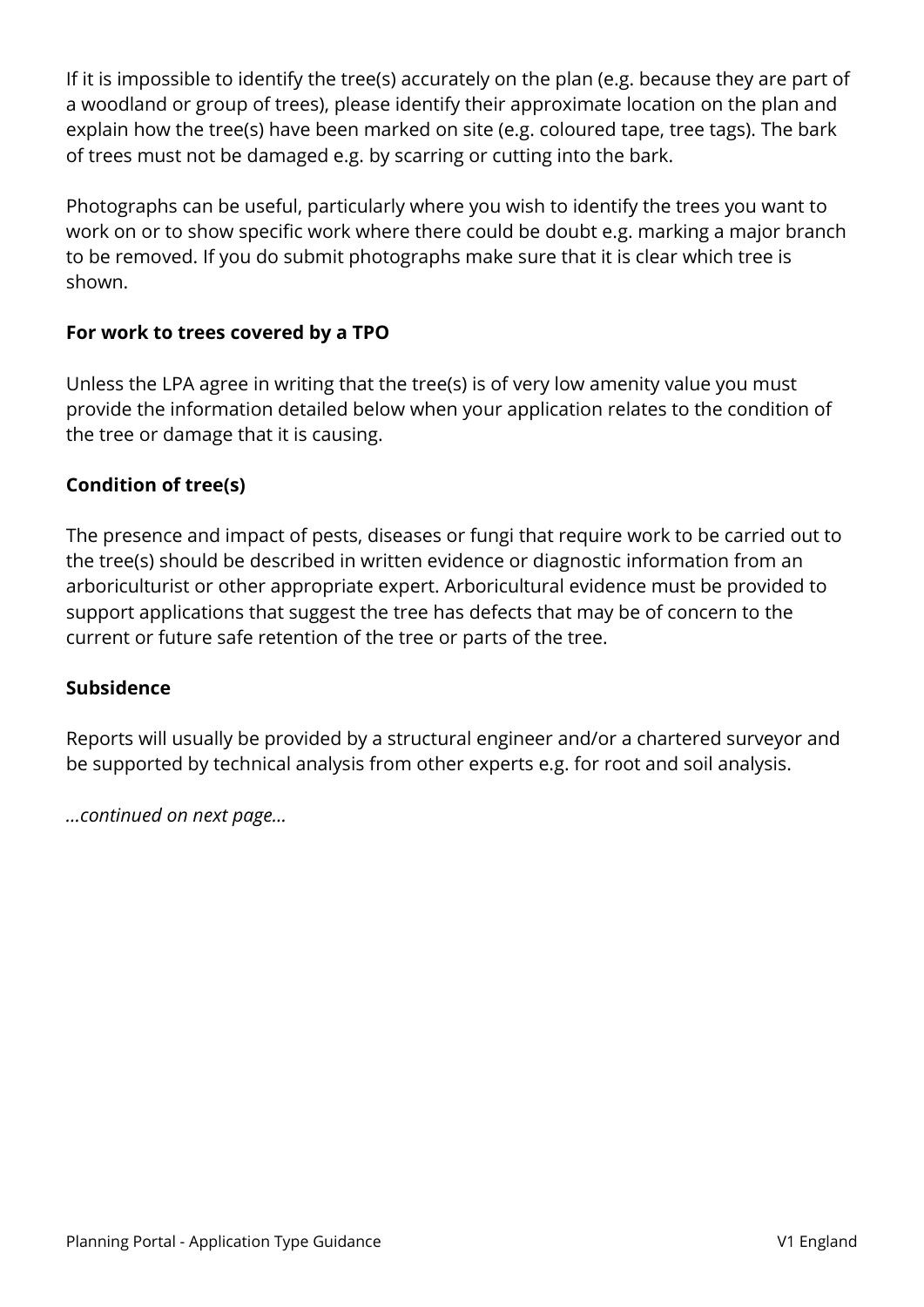These reports must include the following information:

- A description of the property, including a description of the damage and the crack pattern, the date that the damage first occurred/was noted, details of any previous underpinning or building work, the geological strata for the site identified from the geological map
- Details of vegetation in the vicinity and its management since discovery of the damage. Include a plan showing the vegetation and affected building
- Measurement of the extent and distribution of vertical movement using level monitoring. Where level monitoring is not possible, state why and provide crackmonitoring data. Data provided must be sufficient to show a pattern of movement consistent with the presence of the implicated tree(s)
- A profile of a trial/bore hole dug to identify foundation type and depth and soil characteristics
- The sub-soil characteristics including soil type (particularly that on which the foundations rest), liquid limit, plastic limit and plasticity index
- The location and identification of roots found. Where identification is inconclusive, DNA testing should be carried out
- Proposals and estimated costs of options to repair the damage

In addition, you must include a report from an arboriculturist to support the tree work proposals, including arboricultural options for avoidance or remediation of indirect treerelated damage.

### **Other structural damage**

Technical evidence in respect of other structural damage (e.g. garden walls, drains, paving, drive surfaces) should be provided by a relevant engineer, building/drainage surveyor or other appropriate expert.

## **9. Authority Employee / Member**

You must declare whether the applicant or agent is a member of the council's staff, an elected member of the Council or related to a member of staff or elected member of the Council.

Serving elected members or planning officers who submit their own planning applications should play no part in their determination and such applications should be determined by the planning committee rather than by planning officers under delegated powers.

For the purposes of this question, 'related to' means related, by birth or otherwise, closely enough that a fair-minded and informed observer, having considered the facts, would conclude that there was a real possibility of bias on the part of the decision-maker in the local planning authority.